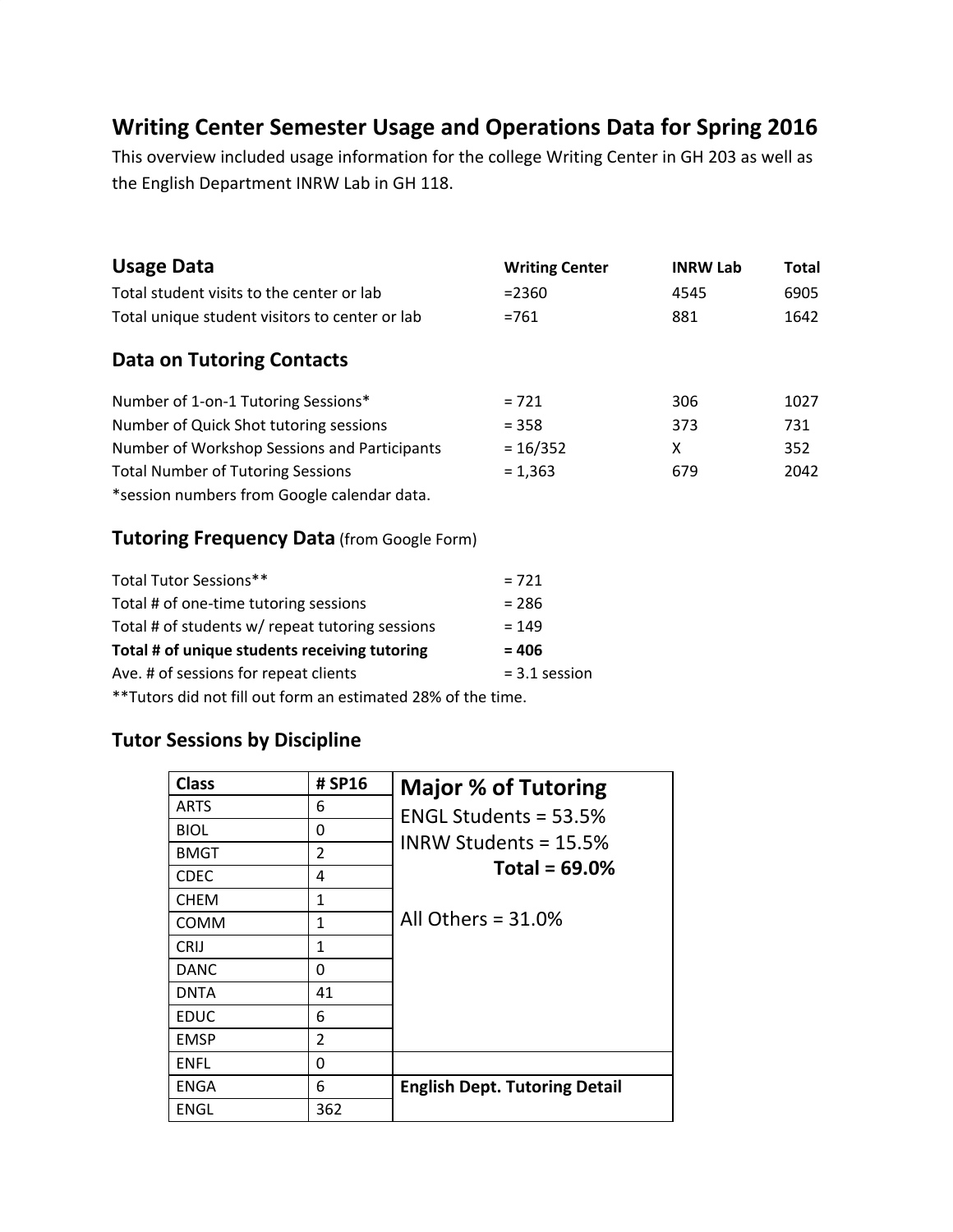| <b>ENGR</b>      | 8              | Course                                                                                                         | # of sessions |
|------------------|----------------|----------------------------------------------------------------------------------------------------------------|---------------|
| <b>ESLA</b>      | $\mathbf{1}$   | <b>INRW 0101</b>                                                                                               | 9             |
| <b>FLMC</b>      | $\mathbf{1}$   | <b>INRW 0305</b>                                                                                               | 15            |
| GEOG 1301        | 0              | <b>INWR0420</b>                                                                                                | 81            |
| <b>GOVT</b>      | 25             | 1301                                                                                                           | 228           |
| <b>HIST</b>      | 24             | 1302                                                                                                           | 115           |
| <b>HUMA</b>      | $\overline{7}$ | 2300 Level                                                                                                     | 20            |
| <b>INRW 0101</b> | 9              | <b>Total</b>                                                                                                   | 468           |
| <b>INRW 0305</b> | 15             |                                                                                                                |               |
| <b>INRW 0420</b> | 81             | Total Developmental Sessions = 105<br><b>Total Composition Sessions = 343</b><br>Total Sophomore Sessions = 20 |               |
| <b>MORT 2335</b> | 0              |                                                                                                                |               |
| PHIL             | 12             |                                                                                                                |               |
| <b>PHYS 1401</b> | 0              |                                                                                                                |               |
| <b>PSYC</b>      | 9              |                                                                                                                |               |
| Scholarship      | 3              |                                                                                                                |               |
| SDEV             | 3              |                                                                                                                |               |
| <b>SLNG</b>      | 0              |                                                                                                                |               |
| <b>SPAN</b>      | $\mathbf{1}$   |                                                                                                                |               |
| <b>SPCH</b>      | 14             |                                                                                                                |               |
| SOCI             | 3              |                                                                                                                |               |
| SOCW             | 8              |                                                                                                                |               |
| <b>TECA</b>      | $\overline{2}$ |                                                                                                                |               |
| <b>VNSG</b>      | $\mathbf{1}$   |                                                                                                                |               |
| Other or no data | 18             |                                                                                                                |               |
|                  | 674            |                                                                                                                |               |

### **Orientations**

Number of orientations = 33 Estimated Number of Students Oriented= 759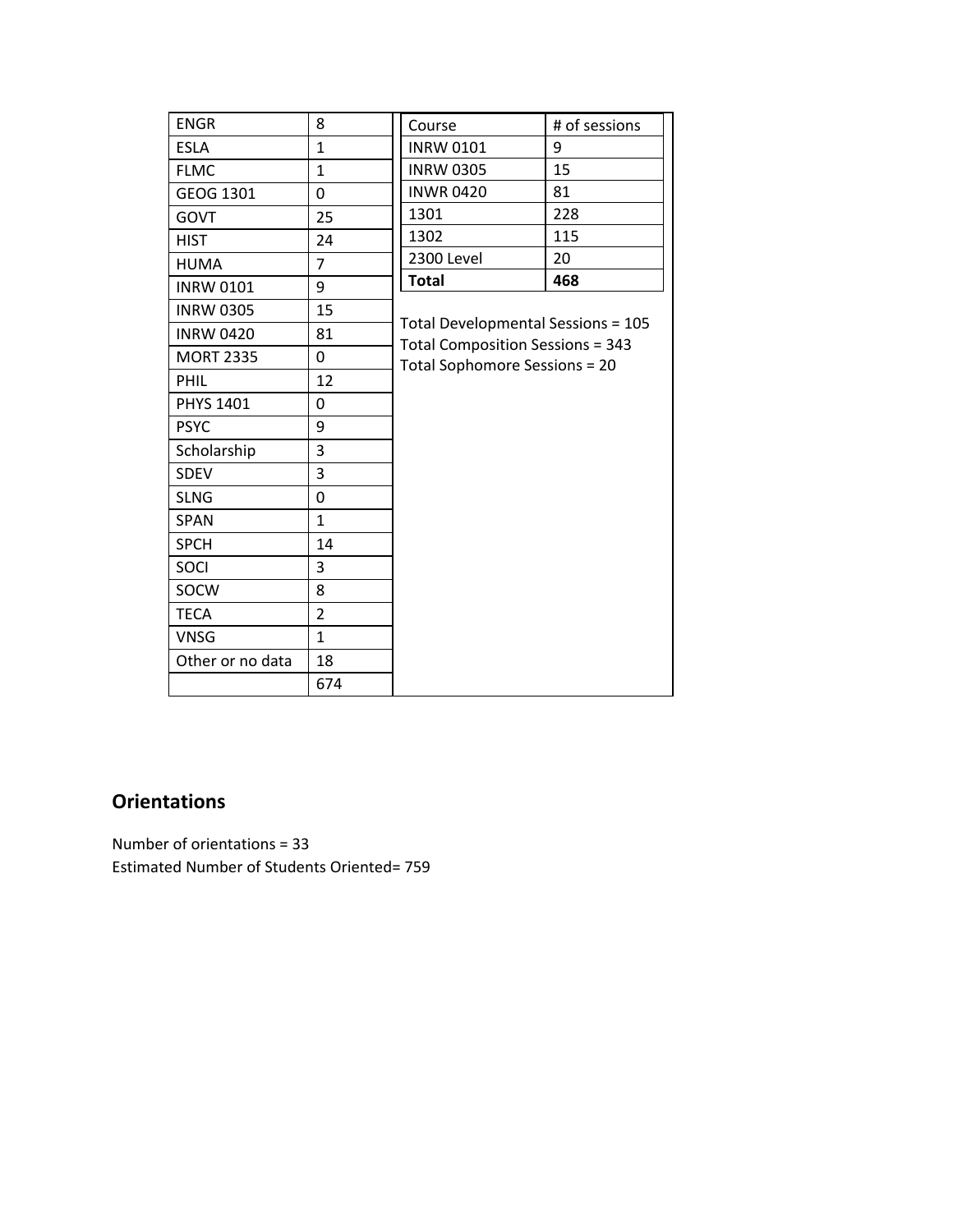#### **Required vs Non-Required Tutoring %**



#### **Face-to-face vs Online Tutoring**

97.38% of sessions were face to face.

2.62 of sessions were online.

#### **Who do we tutor**

96.80% students tutored

or 698 of 721 sessions were for students

#### **Tutor Session Feedback from students**

Scale:  $1 = not helpful to 5 = very helpful$ 

84.88% = 5 very helpful (or 612 out of 721) 11.23% = 4 helpful (or 81 out of 721)

96.11% rated 4 or above.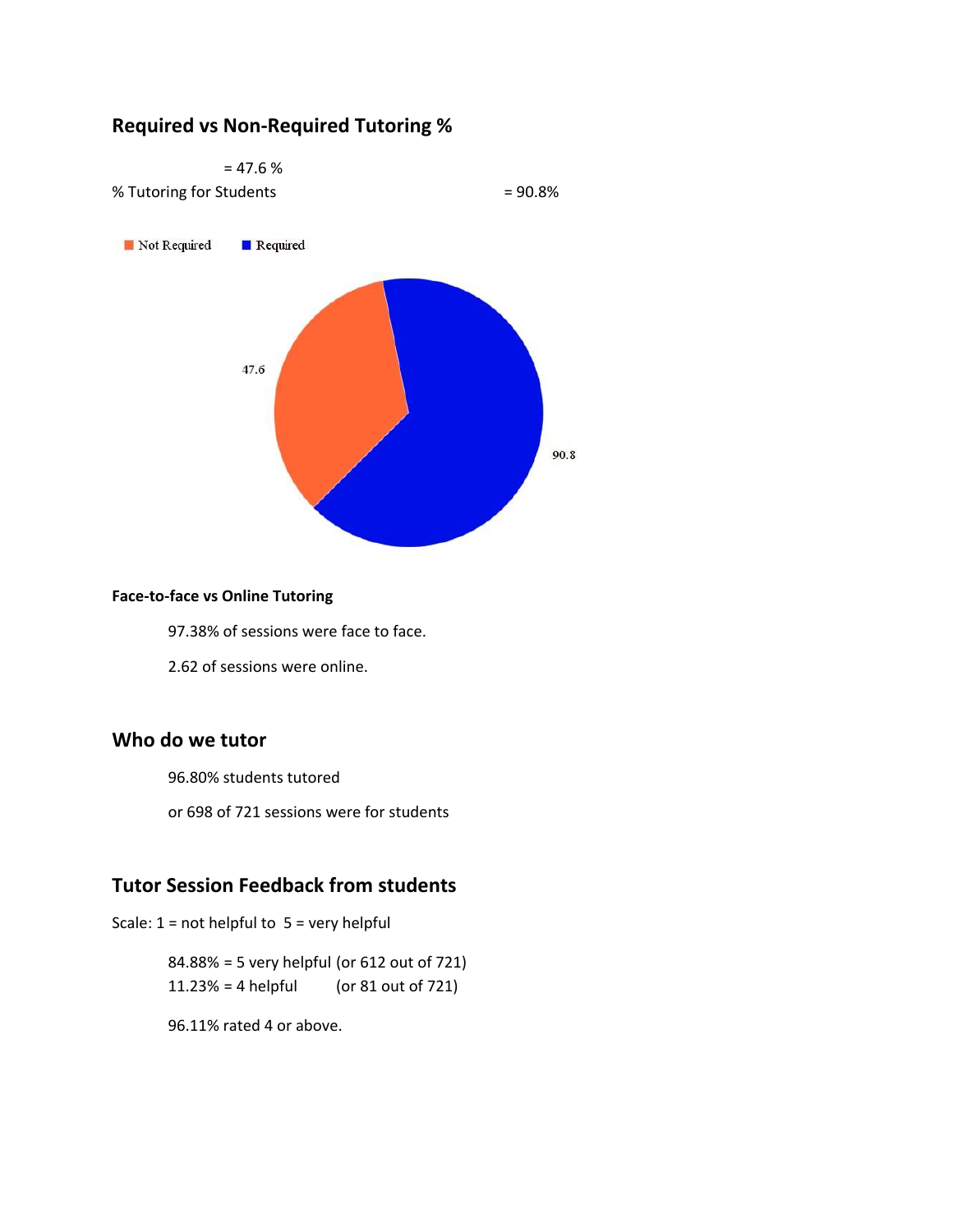#### **Sample of feedback from students**

**it was very helpful. thank you.**

**Tutor was very helpful explaining what I had wrong in my essay, and helping me brainstorm on how to fix it.**

I thought the tutor was very helpful with what I needed help on for my essay. I needed to focus **on my grammar in my essay along with focusing on what my topic is about.**

This assignment has been the most difficult to figure out thus far, but with the help of my tutor, I can relax a little bit. The assignment is on a whole other level and a little intimidating. Once the **confusion was mapped out for me, the next step doesn't seem so so hard for me.**

**Really helpful.**

**It was very helpful to know how to get a database. We went over my teachers notes and made corrections.**

**Deidre was a great help to me . She even bless me with material to read!**

**She gave me great feedback during this session.**

**Very helpful in getting a different perspective**

**Tutor was very helpful and insightful on what my resume needed.**

**Very helpful tutoring session. She helped me with my resume and how to improve the wording and how to sell myself better to a potential employer.**

**Was very helpful. Complete guidance was provided regarding essay**

**It was very helpful**

**Great advice and good leading into my own words.**

**The tutor helped me understand a lot more on the matter.**

**Eric was very helpful and confirmed my way of doing apa style.**

**Extremely Helpful**

**very helpful**

**It was very helpful coming and getting the assistance i needed to learn and understand what i need to study in order to better myself.**

**helpful**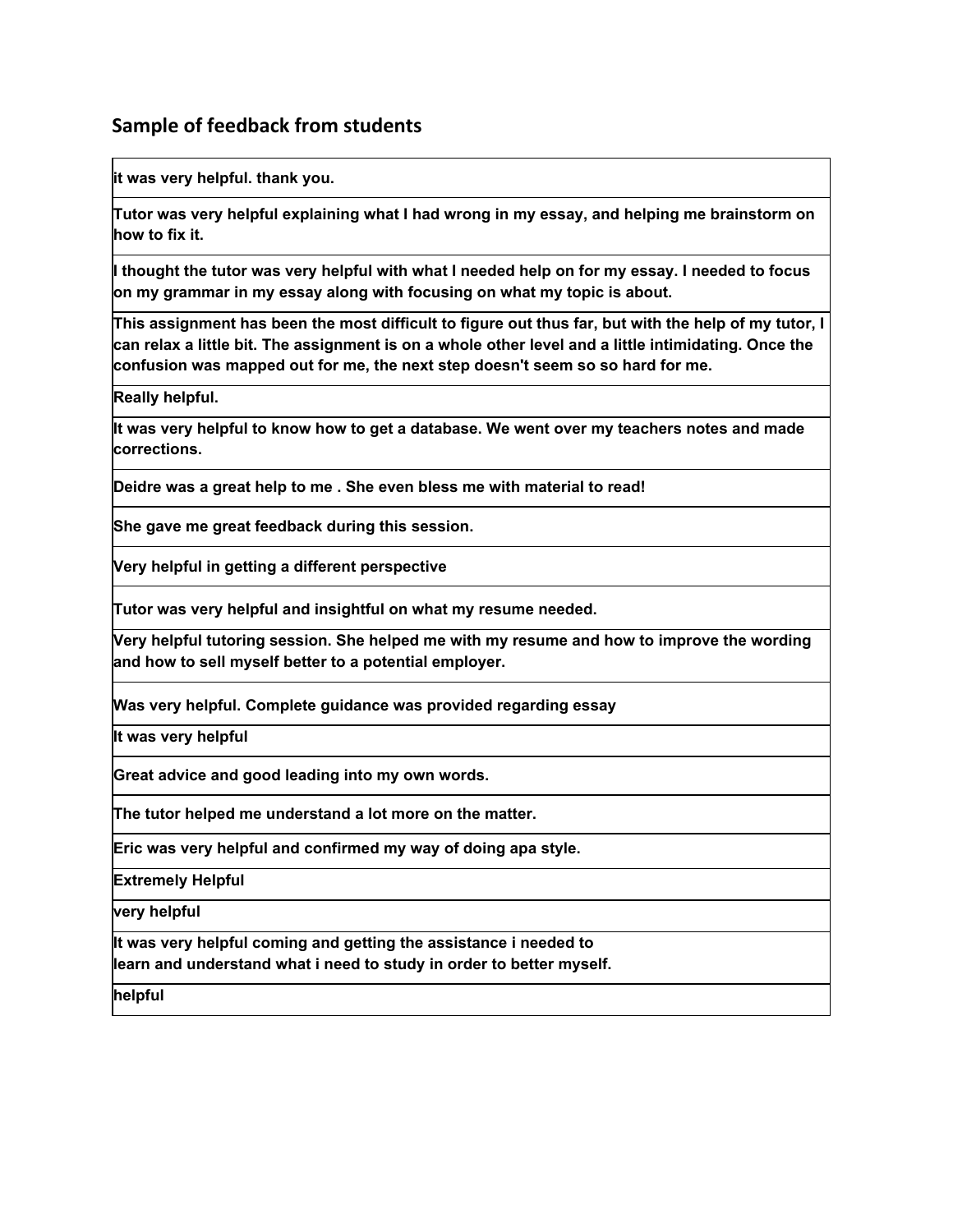**Word Cloud of ALL student feedback on tutoring sesssions**



## **Staff Information**

Number of Academic Specialists 3 – One left mid-semester Number of Hourly Tutors 13 Number of Work Study Tutors 7

### **Writing Center and INRW Staff**

| <b>Position</b>                    | <b>Number of Staff</b> | <b>Notes</b>                                                                                            |
|------------------------------------|------------------------|---------------------------------------------------------------------------------------------------------|
| Coordinator (Instructional         | 1                      | Worked all semester                                                                                     |
| Specialist/Advanced Skills)        |                        |                                                                                                         |
| <b>Academic Support Specialist</b> | 3                      | 1 new hire at beginning of the<br>semester/1 transfer from hourly temp<br>position                      |
| <b>Temp Tutors</b>                 | 16                     | 1 transferred from work study in the<br>middle of the semester (2 instructors &<br>1 librarian tutored) |
| <b>Work Study Tutors</b>           | 7                      | 4 new at end of semester                                                                                |
| Work Study Student                 | 0                      | None available this semester                                                                            |
| Assistants                         |                        |                                                                                                         |
| <b>Total Staff</b>                 | 27                     |                                                                                                         |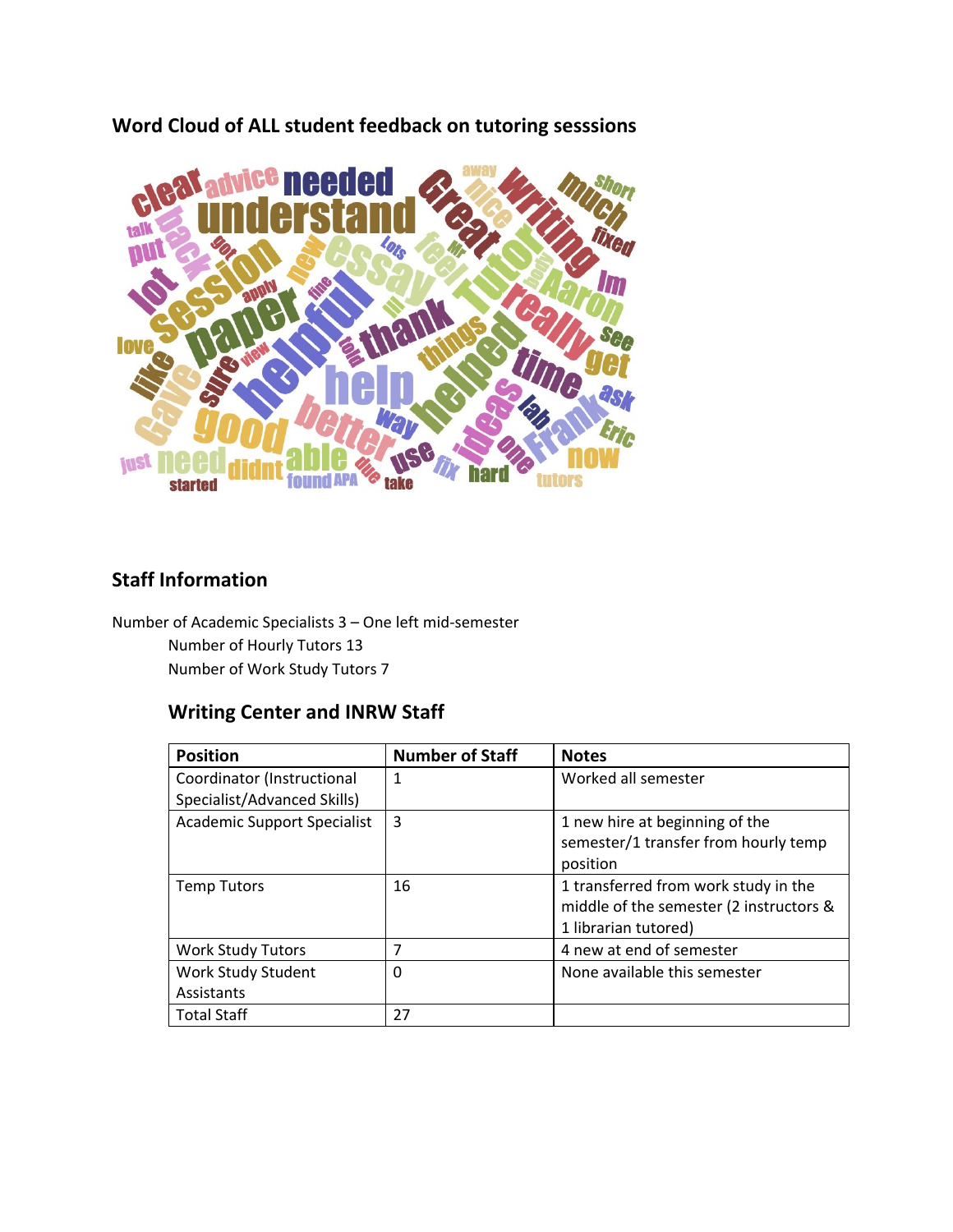# **CRLA Tutor Training Information**

Certified Tutors Level 1 Trained = 3 out of 11 attempting Certified Tutors Level 2 Trained = 7 out of 10 attempting Certified Tutors Level 3 Trained  $= 2$  out of 2 attempting

- -
- 

| <b>Tutor's Name</b>     | Level          | Complete/<br>Incomplete | <b>Notes</b>                                                            |
|-------------------------|----------------|-------------------------|-------------------------------------------------------------------------|
| Alexia Blania           | $\overline{2}$ | Yes                     | Confirmed through evaluation                                            |
| Nina Knueven            | 1              | Yes                     | Confirmed through evaluation                                            |
| Wes Carrera             | $\mathbf{1}$   | Yes                     | Confirmed through evaluation                                            |
| Yessenia Arroyo         | $\overline{2}$ | Yes                     | Confirmed through evaluation                                            |
| <b>Cristal Mendez</b>   | $\overline{2}$ | Yes                     | Confirmed through evaluation                                            |
| Karen Barajas           | $\mathbf{1}$   | <b>No</b>               | Has not completed all CRLA work                                         |
| <b>Gennesis Batres</b>  | $\mathbf{1}$   | Yes                     | Confirmed                                                               |
| Heidi Ziegler           | 1              | No                      | Resigned at the beginning of the semester                               |
| Jackie Valez            | 1              | <b>No</b>               | Has not completed all CRLA work                                         |
| Kai Logan               | $\mathbf{1}$   | <b>No</b>               | Resigned towards the end of the semester                                |
| Melina Dina             | 3              | yes                     | Confirmed through evaluation                                            |
| Joanna Melindez         | 3              | yes                     | Confirmed through evaluation                                            |
| Cody Smith              | $\overline{2}$ | No                      | Has not completed all CRLA work                                         |
| Yessenia Aroyo          | $\overline{2}$ | yes                     | Confirmed through evaluation                                            |
| Miranda Ashe            | $\overline{2}$ | yes                     | Confirmed through evaluation                                            |
| Maggie Lira             | $\overline{2}$ | Yes                     | Needs to work on tutoring skills                                        |
| Deidre Sequeria         | $\overline{2}$ | yes                     | Confirmed through evaluation                                            |
| Raquel Rodriguez        | $\overline{2}$ | no                      | Resigned middle of the semester                                         |
| Samantha Lerma          | $\overline{2}$ | yes                     | Confirmed through evaluation                                            |
| <b>Juliet Trevino</b>   | $\mathbf{1}$   | yes                     | Confirmed through evaluation                                            |
| Ernie Tscalis (Faculty) | $\mathbf{1}$   | No                      | Attended training but did not complete<br>shadowing or indept. tutoring |